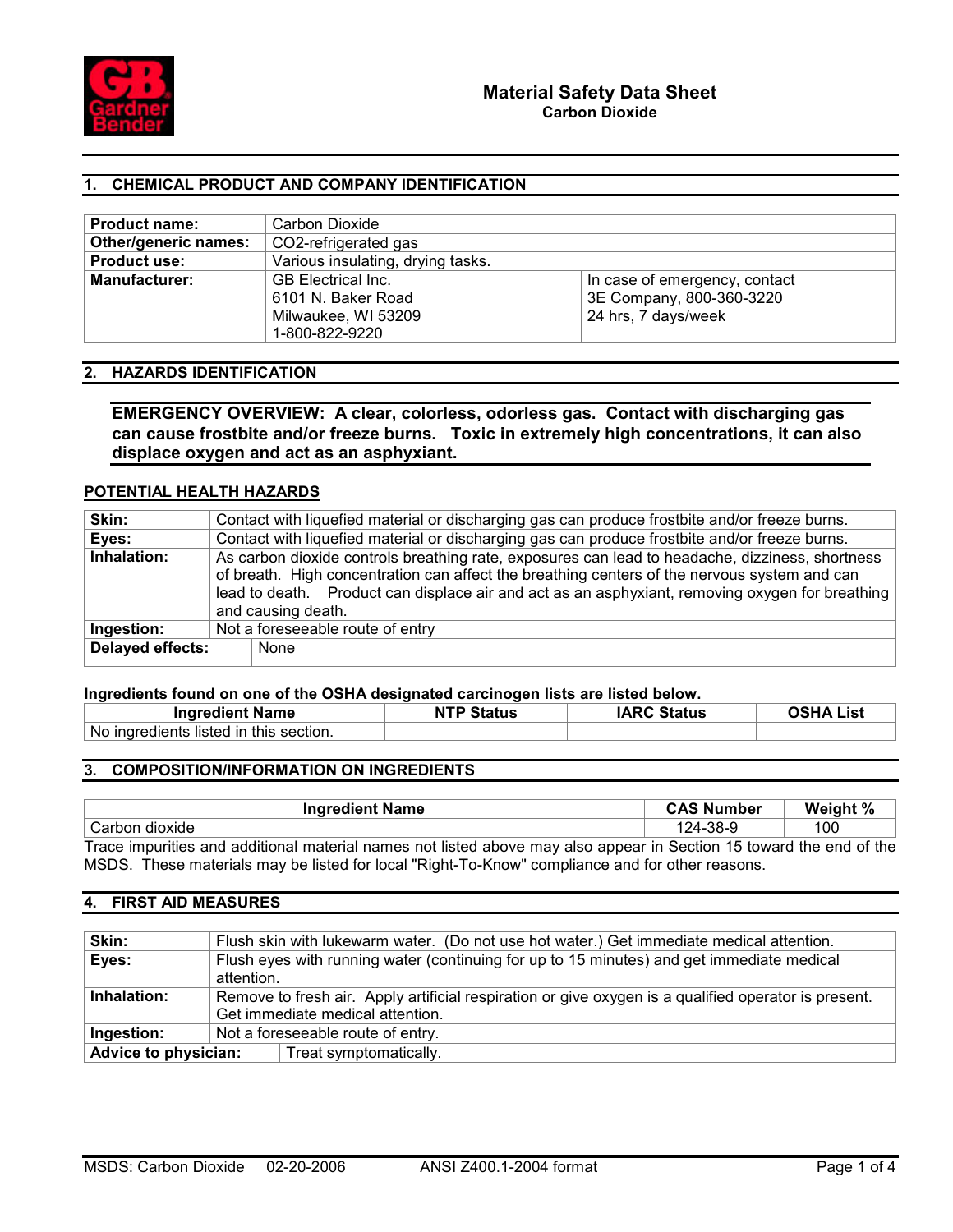# 5. FIRE FIGHTING MEASURES

#### FLAMMABLE PROPERTIES

| <b>Flash Point &amp; Method</b>                                  | <b>None</b>                                                                                                       |  |
|------------------------------------------------------------------|-------------------------------------------------------------------------------------------------------------------|--|
| <b>Autoignition Temperature:</b>                                 | None                                                                                                              |  |
| <b>Explosive Limits</b>                                          | <b>None</b>                                                                                                       |  |
| <b>Flame Propagation Rate (solids):</b>                          | Not applicable                                                                                                    |  |
| <b>OSHA Flammability Class:</b>                                  | Not applicable                                                                                                    |  |
|                                                                  |                                                                                                                   |  |
| <b>Extinguishing Media:</b>                                      | Not flammable. Carbon dioxide is an extinguishing agent. Use any<br>standard agent suitable for structural fire0. |  |
| <b>Unusual Fire And Explosion Hazards:</b>                       | If exposed to fire, pressurized cylinders can explode. Cool fire-exposed<br>containers with water spray.          |  |
| <b>Special Fire Fighting</b><br><b>Precautions/Instructions:</b> | Wear self contained breathing apparatus.                                                                          |  |

### 6. ACCIDENTAL RELEASE MEASURES

IN CASE OF SPILL OR OTHER RELEASE: Wear proper protective clothing and self contained breathing apparatus in the presence of leaking gas. Evacuate area. Shut off leak if it can be accomplished without risk. Ventilate area and/or move cylinder outside to isolated area and allow to vent until empty.

### 7. HANDLING AND STORAGE

| <b>Normal Handling:</b>         | Avoid contact with pressurized gas. Use with adequate ventilation. See CGA<br>(Compressed Gas Association) Pamphlet G-6.1 for detailed instructions on<br>developing a handling system for carbon dioxide.                                                             |
|---------------------------------|------------------------------------------------------------------------------------------------------------------------------------------------------------------------------------------------------------------------------------------------------------------------|
| <b>Storage Recommendations:</b> | Store cylinders in a dry area out of direct sunlight. Protect from physical<br>damage. Cylinders should be secured in the vertical position. Use suitable<br>hand truck to move cylinders. Never roll cylinders on ground. Protect the valve<br>assembly at all times. |

# 8. EXPOSURE CONTROLS/PERSONAL PROTECTION

ENGINEERING CONTROLS: Provide general ventilation and local exhaust to maintain concentrations of vapors below allowable exposure values.

### PERSONAL PROTECTIVE EQUIPMENT

| <b>Skin Protection:</b>            | Wear insulated neoprene gloves. Steel-toed shoes recommended for handling<br>cylinders.                                                                  |  |
|------------------------------------|----------------------------------------------------------------------------------------------------------------------------------------------------------|--|
| <b>Eye Protection:</b>             | Wear chemical safety goggle or safety glasses with side shields.                                                                                         |  |
| <b>Respiratory Protection:</b>     | Not required for properly ventilated work areas. In case of spill or leak, wear<br>self contained breathing apparatus and/or an air-supplied respirator. |  |
|                                    |                                                                                                                                                          |  |
| <b>Additional Recommendations:</b> | Source of runni                                                                                                                                          |  |

### EXPOSURE GUIDELINES

| <b>Ingredient Name</b> | <b>ACGIH TLV</b> | OSHA PEL     | Other *         |
|------------------------|------------------|--------------|-----------------|
| Carbon dioxide         | 5000 ppm TWA     | 5000 ppm TWA | 5000 ppm TWA    |
|                        | 30,000 ppm STEL  |              | 30,000 ppm STEL |

 $=$  NIOSH REL

= Workplace Environmental Exposure Level (AIHA).

\*\*\* = Biological Exposure Index (ACGIH).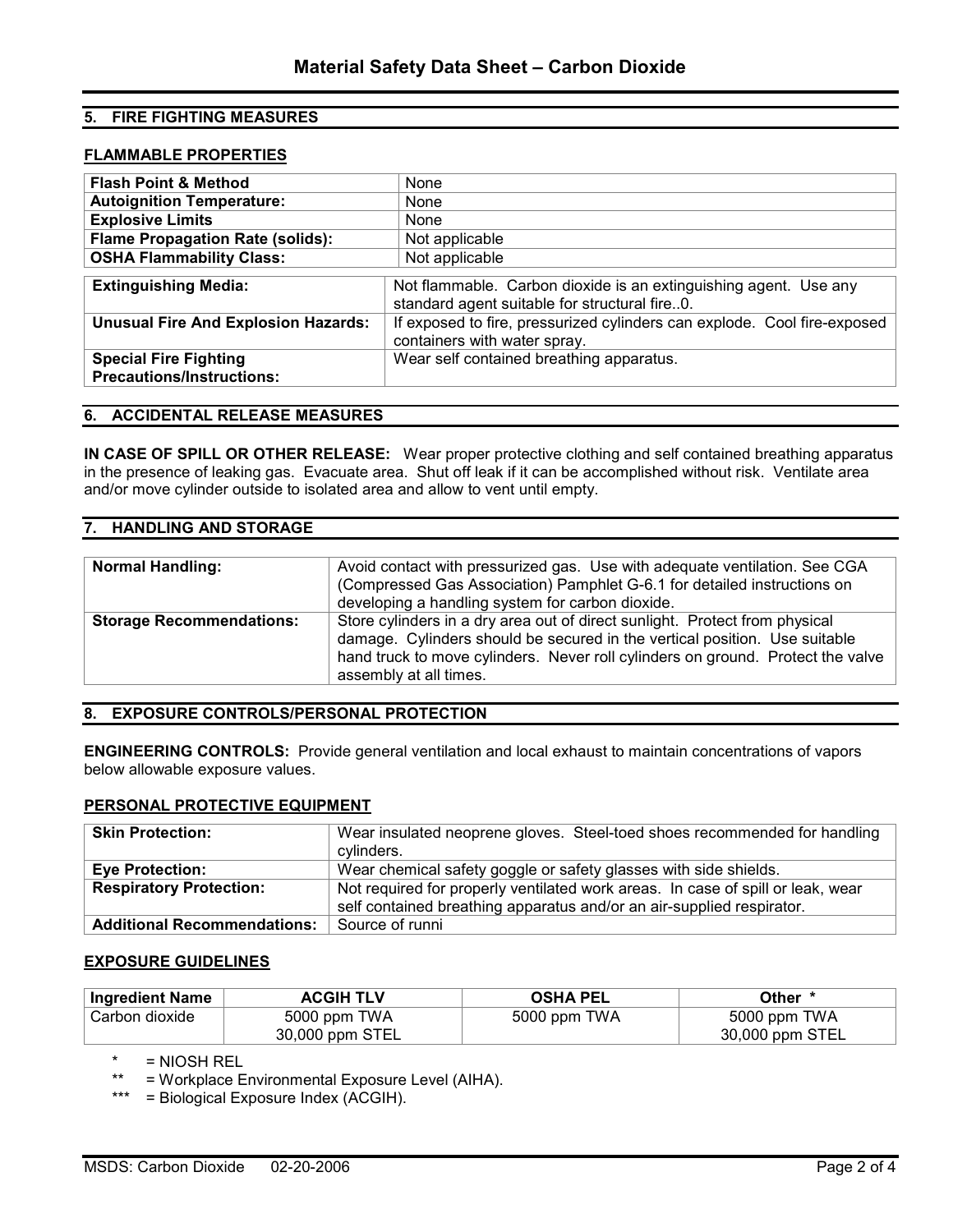# 9. PHYSICAL AND CHEMICAL PROPERTIES

| Appearance:                     | Colorless gas when discharged                              |  |
|---------------------------------|------------------------------------------------------------|--|
| <b>Physical State:</b>          | Liquefied gas                                              |  |
| <b>Molecular Weight:</b>        | 44                                                         |  |
| <b>Chemical Formula:</b>        | CO <sub>2</sub>                                            |  |
| Odor:                           | None                                                       |  |
| Specific Gravity (water = 1.0): | As liquid at $0^{\circ}F - 1.02$ As gas, 1.53 (air = 1)    |  |
| Solubility In Water (wt. %):    | 88 ml CO <sub>2</sub> per 100 ml H <sub>2</sub> O at 20 °C |  |
| <b>Melting Point:</b>           | Sublimes at -109 °F (-78.5 °C)                             |  |
| <b>Flash Point</b>              | None                                                       |  |

# 10. STABILITY AND REACTIVITY

| <b>Normally Stable?</b><br>(Conditions To Avoid): | Normally stable.                                                                                                                                                                      |
|---------------------------------------------------|---------------------------------------------------------------------------------------------------------------------------------------------------------------------------------------|
| Incompatibilities:                                | Reactive metals such as potassium, sodium, magnesium, aluminum,<br>titanium, zirconium and their hydrates can decompose carbon<br>dioxide, producing oxygen and toxic carbon monoxide |
| <b>Hazardous Decomposition Products:</b>          | High temperatures or electrical discharges can produce toxic carbon<br>monoxide.                                                                                                      |
| <b>Hazardous Polymerization:</b>                  | Will not occur.                                                                                                                                                                       |

# 11. TOXICOLOGICAL INFORMATION

#### IMMEDIATE (ACUTE) EFFECTS:

2% carbon dioxide in inhaled air increases pulmonary ventilation by 50%; 5% carbon dioxide by 100% and 7.2% of carbon dioxide by 200%.

Dizziness, headache, confusion and dyspnea occur at 5% carbon dioxide; 8 to 10% concentrations cause severe headache, sweating, dimness of vision & amp; tremor, and consciousness is lost after 5 to 10 min.

### DELAYED (SUBCHRONIC AND CHRONIC) EFFECTS:

None anticipated.

### OTHER DATA: None listed.

### 12. ECOLOGICAL INFORMATION

No adverse effects on the environment anticipated.

### 13. DISPOSAL CONSIDERATIONS

### **RCRA**

| Is the unused product a RCRA<br>∣ hazardous waste if discarded? | <b>No</b> |
|-----------------------------------------------------------------|-----------|
| If yes, the RCRA ID number is:                                  |           |

OTHER DISPOSAL CONSIDERATIONS: Observe all Federal, State, and Local Environmental regulations.

The information offered here is for the product as shipped. Use and/or alterations to the product such as mixing with other materials may significantly change the characteristics of the material and alter the RCRA classification and the proper disposal method.